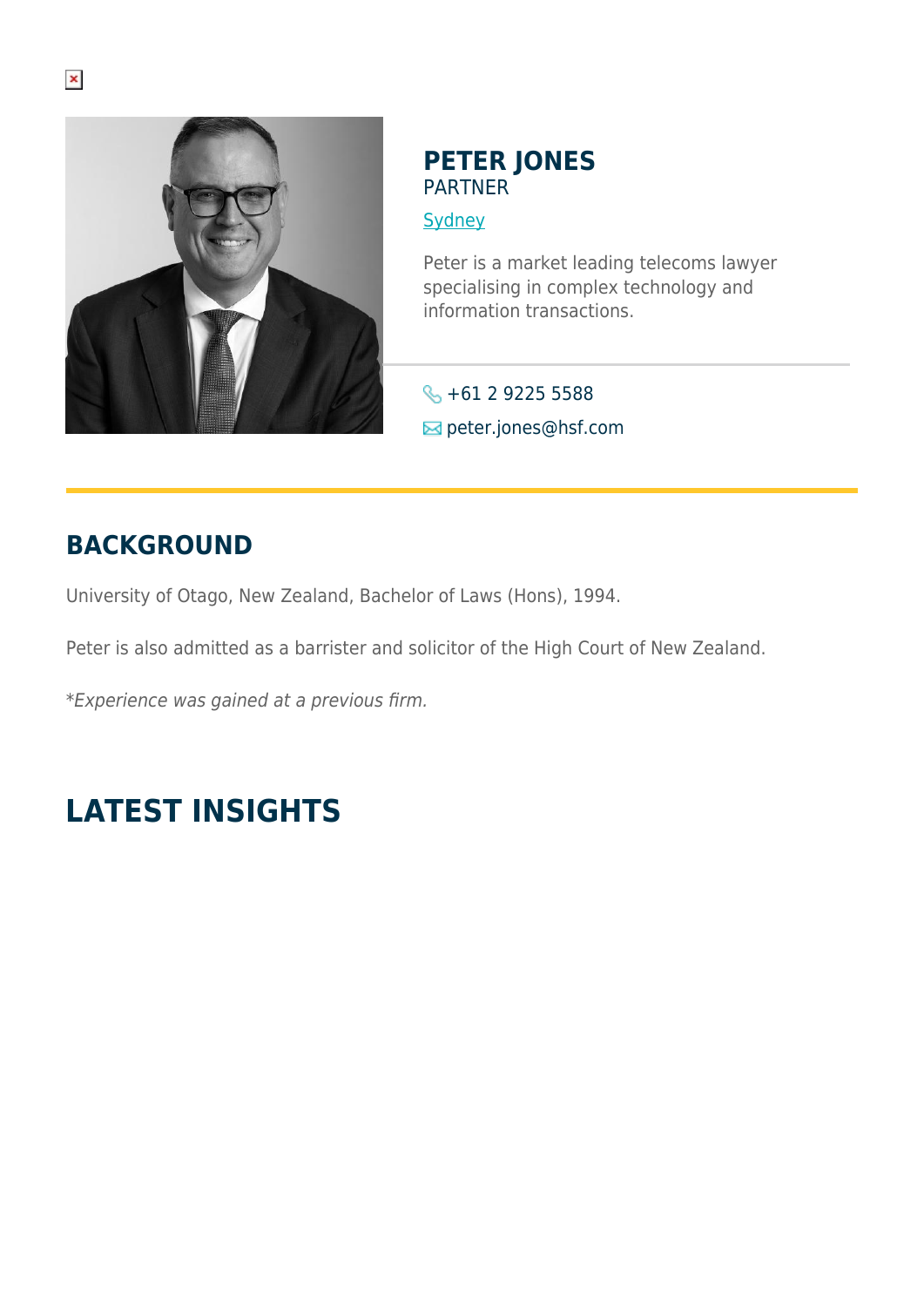## **KEY SERVICES**

#### **KEY SECTORS**

**Corporate** Cyber and Data Security Technology, Media and Telecommunications

#### **EXPERIENCE**

Peter advises clients across a broad range of sectors, including financial services, telecommunications, government, consumer, healthcare, infrastructure and energy.

He has significant experience advising on complex projects, often in highly regulated environments, in relation to multi-jurisdictional technology initiatives and outsourcings, M&A acquisitions/disposals, large scale supply/capacity arrangements, IT separation requirements, systems integration projects, network acquisition/roll-outs, strategic developments and new technologies.

Peter has extensive experience advising clients on technology and information projects, and works closely with clients on designing and implementing contractual frameworks that focus on opportunity realisation and risk minimisation.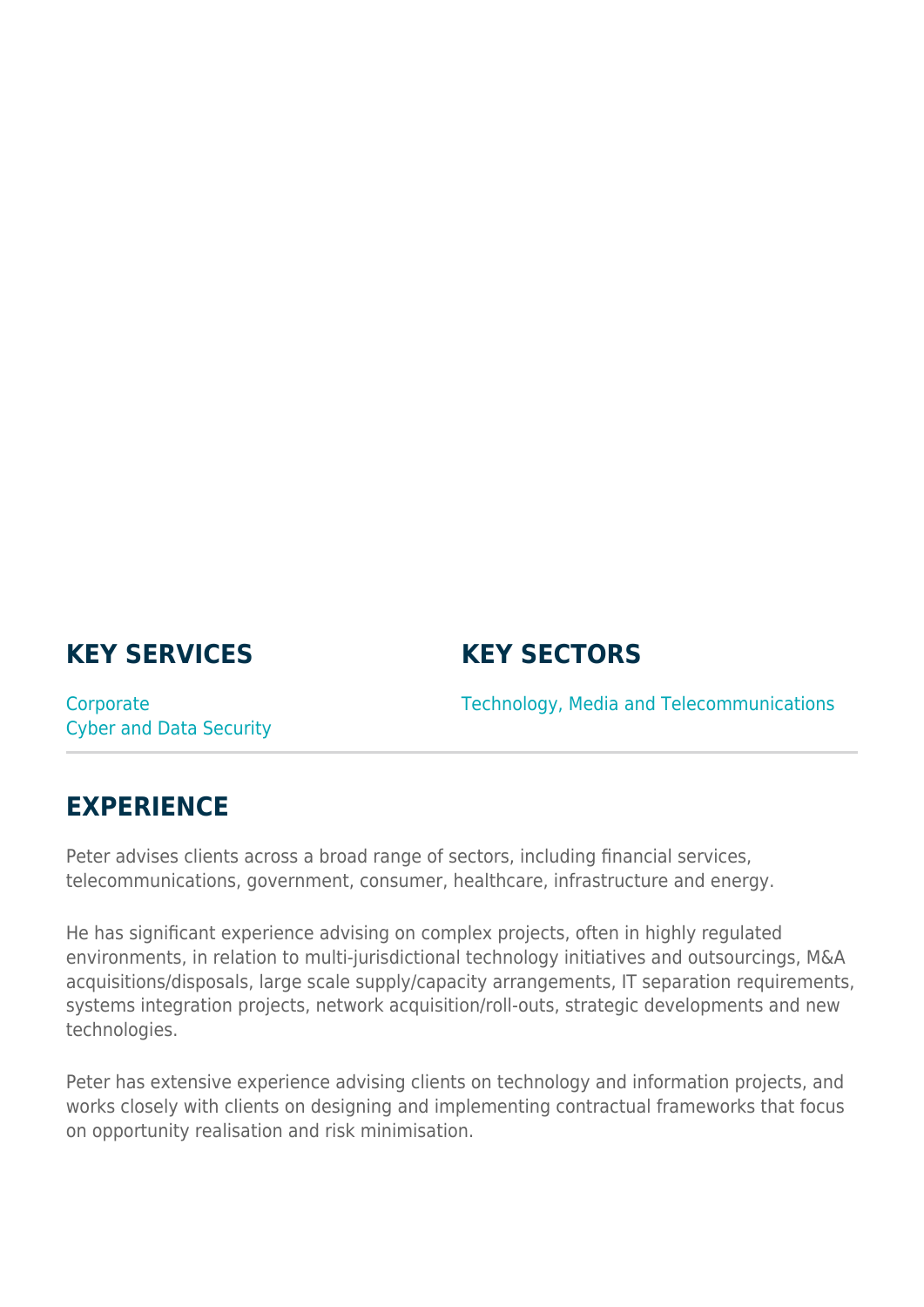His work often requires navigating regulatory requirements, in particular those arising from changes to business processes, the impact of information regulation such as privacy and cyber security/resilience and the effects of sector-specific regulatory requirements which apply to information processing and technology deployment.

Peter's experience includes:\*

- advising one of Australia's leading insurance companies on 5 separate ITO and BPO transactions, involving a best of breed reorganisation of its internal capabilities over a 24 month period
- advising a leading Bank on the renegotiation of its IT infrastructure outsourcing agreement, including transformation to cloud and service-based delivery models
- advising clients on data breaches and data vulnerability situations including advising a website publisher on the data breach impacts of significant information exfiltration, advising on the Office of the Australian Information Commissioner's (OAIC's) own motion joint investigation with the Canadian Privacy Commissioner and also advising and settling claims locally in connection with the data breach
- advising a corporate venture arm on various aspects arising from its investments in disruptors and developing alternative risk mitigation and risk transfer models for expedited deal closure
- advising on a broad range of sourcing arrangements (both single vendor and multiple, "best-of-breed") for companies in Australia, New Zealand, Japan, Hong Kong, Singapore and Malaysia. This has also involved advising corporations, agencies and governmentowned entities on aspects relating to various commercial projects with respect to tendering processes and probity issues
- advising financial services clients such as two of Australia's leading top four banks, leading investment banks, and telecommunications companies, on ICT and BPO outsourcing and offshoring initiatives and systems integration projects across the lifecycle from acquisition, operation, problem management and exit
- advising clients on regulatory issues relating to the use of data and information, including use by third party service providers and risk allocation regimes. This has included advising on privacy requirements and policies, spam, data protection and cyber-security, including on a cross-border basis
- advising telecommunications companies on a range of network related projects and services engagements, such as: